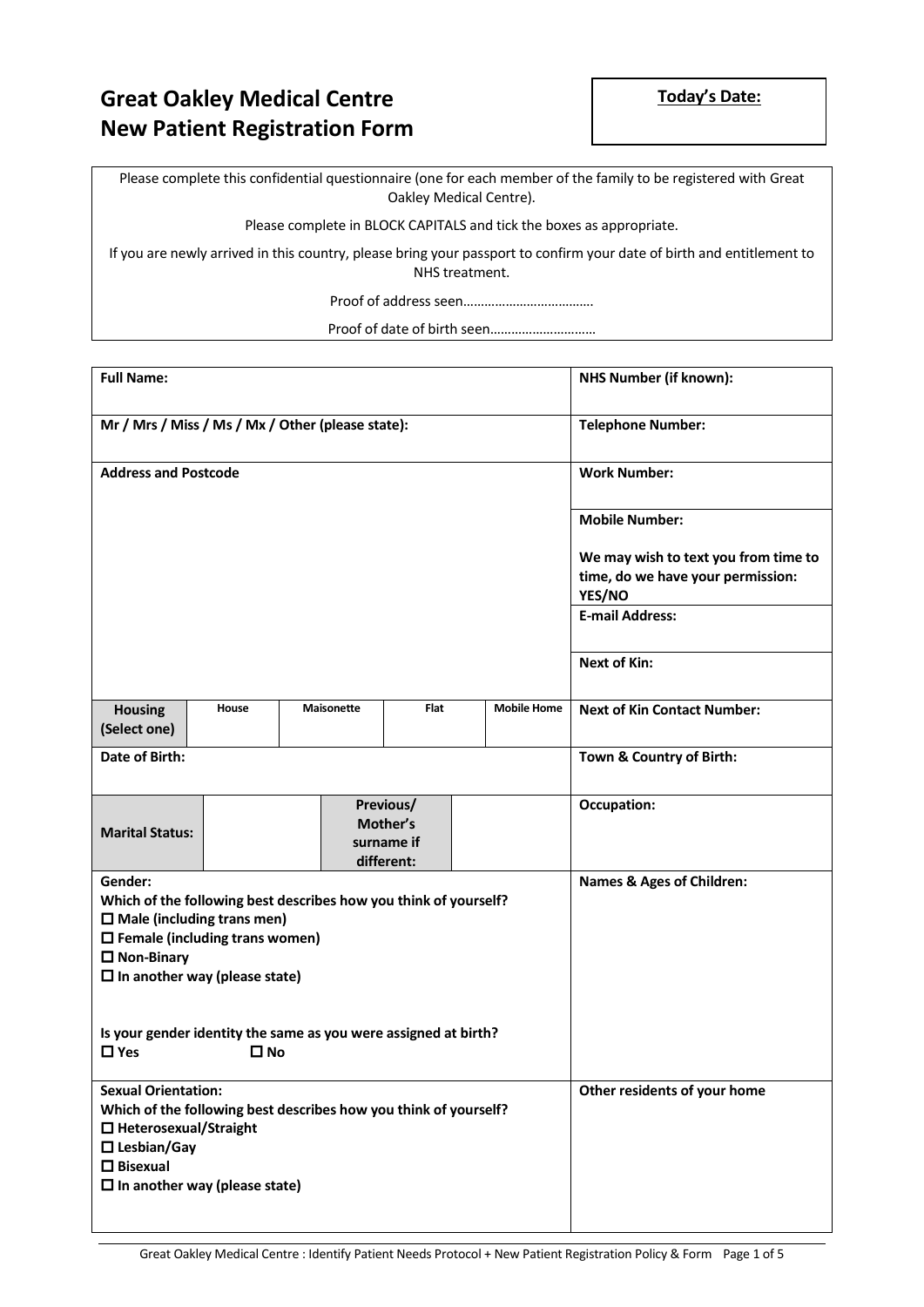| <b>Previous Address</b>                       |                                                                                                             |                                          |                                     |                                                                                                |                                                                 | <b>Previous Postcode:</b>                    |              |               |  |
|-----------------------------------------------|-------------------------------------------------------------------------------------------------------------|------------------------------------------|-------------------------------------|------------------------------------------------------------------------------------------------|-----------------------------------------------------------------|----------------------------------------------|--------------|---------------|--|
|                                               |                                                                                                             |                                          |                                     |                                                                                                |                                                                 | Previous Doctor Telephone No.                |              |               |  |
|                                               |                                                                                                             |                                          |                                     |                                                                                                |                                                                 |                                              |              |               |  |
|                                               | <b>Previous Doctor Name &amp; Address:</b>                                                                  |                                          |                                     |                                                                                                |                                                                 | <b>Previous data</b>                         | <b>Yes</b>   | No            |  |
|                                               |                                                                                                             |                                          |                                     |                                                                                                | If applicable, date you<br>first came to live in Britain:       |                                              |              |               |  |
|                                               |                                                                                                             |                                          | If Known, Your Service or Personnel | <b>Your Enlistment Date</b>                                                                    |                                                                 |                                              |              |               |  |
|                                               | Have you ever served in the<br><b>UK Armed Forces</b>                                                       | <b>Number</b>                            |                                     |                                                                                                | Your Discharge Date:                                            |                                              |              |               |  |
|                                               | YES / NO                                                                                                    |                                          |                                     |                                                                                                | <b>Please provide copies of Armed Forces</b><br>medical records |                                              |              |               |  |
| Your<br>height:                               | Feet / inches                                                                                               |                                          | cm                                  | Your<br>weight:                                                                                | Stones / lbs.<br>kg                                             |                                              |              |               |  |
|                                               | $C$ of E                                                                                                    | <b>Catholic</b>                          | <b>Other Christian (state)</b>      |                                                                                                | <b>Buddhist</b>                                                 |                                              | <b>Hindu</b> | <b>Muslim</b> |  |
| Your<br><b>Religion:</b>                      | <b>Sikh</b>                                                                                                 | <b>Jehovah's Witness</b><br>Jewish       |                                     |                                                                                                | No religion                                                     | Other religion (state)                       |              |               |  |
|                                               | Your Ethnic Origin:<br>(select one)                                                                         | White (UK)<br>9i0                        |                                     | White (Irish)<br>9i1%                                                                          |                                                                 | White (Other)<br>9i2%                        |              |               |  |
| <b>Caribbean</b><br>9i3                       |                                                                                                             | <b>African</b><br>9i4                    |                                     | Asian 9i5                                                                                      |                                                                 | <b>Other Mixed</b><br><b>Background 9i6%</b> |              |               |  |
| Indian /<br><b>Brit Indian 9i7</b>            |                                                                                                             | Pakistani /<br><b>Brit Pakistani 9i8</b> |                                     | Bangladeshi / Brit<br>Bangladeshi 9i9                                                          |                                                                 | <b>Other Asian</b><br><b>Background 9iA%</b> |              |               |  |
| <b>Other Black</b><br><b>Background</b>       |                                                                                                             | <b>Chinese</b><br>9iE                    |                                     | Other<br>9iF%                                                                                  | <b>Ethnic Category</b><br>not stated 9iG                        |                                              |              |               |  |
|                                               | Your main or 1 <sup>st</sup> language Spoken<br>/ Understood:<br>(select one)                               | <b>English</b>                           | Hindi                               | Gujurati                                                                                       | <b>Urdu</b><br><b>Bengali</b><br>/Sytheti                       |                                              |              | Punjabi       |  |
| Polish<br>Ukrainian                           |                                                                                                             | <b>French</b>                            | German                              | <b>Spanish</b>                                                                                 | Other:<br>(Please<br>Specify)                                   |                                              |              |               |  |
|                                               | <b>Smoking, Alcohol Consumption and Exercise:</b>                                                           |                                          |                                     |                                                                                                |                                                                 |                                              |              |               |  |
|                                               | Are you currently a smoker?                                                                                 | Yes                                      | <b>No</b>                           | Have you ever been a<br>smoker?                                                                |                                                                 | <b>Yes</b>                                   |              | No            |  |
|                                               | If so, how many cigarettes / cigars / tobacco<br>do you smoke in a week?                                    |                                          |                                     | How much alcohol do you drink in a<br>week (Units)?                                            |                                                                 |                                              |              |               |  |
|                                               | If you are a smoker and want to stop, please ask for<br>information about local smoking cessation services. |                                          |                                     | (One unit = 1 small glass of wine, $a$<br>single measure of spirits, or 1/2 a pint<br>of beer) |                                                                 |                                              |              |               |  |
|                                               | How often do you exercise?                                                                                  |                                          | No. times per week                  | Type(s) of<br>exercise:                                                                        |                                                                 |                                              |              |               |  |
| <b>Your Medical Background:</b>               |                                                                                                             |                                          |                                     |                                                                                                |                                                                 |                                              |              |               |  |
| <b>What illnesses have</b><br>you had & when? |                                                                                                             |                                          |                                     |                                                                                                |                                                                 |                                              |              |               |  |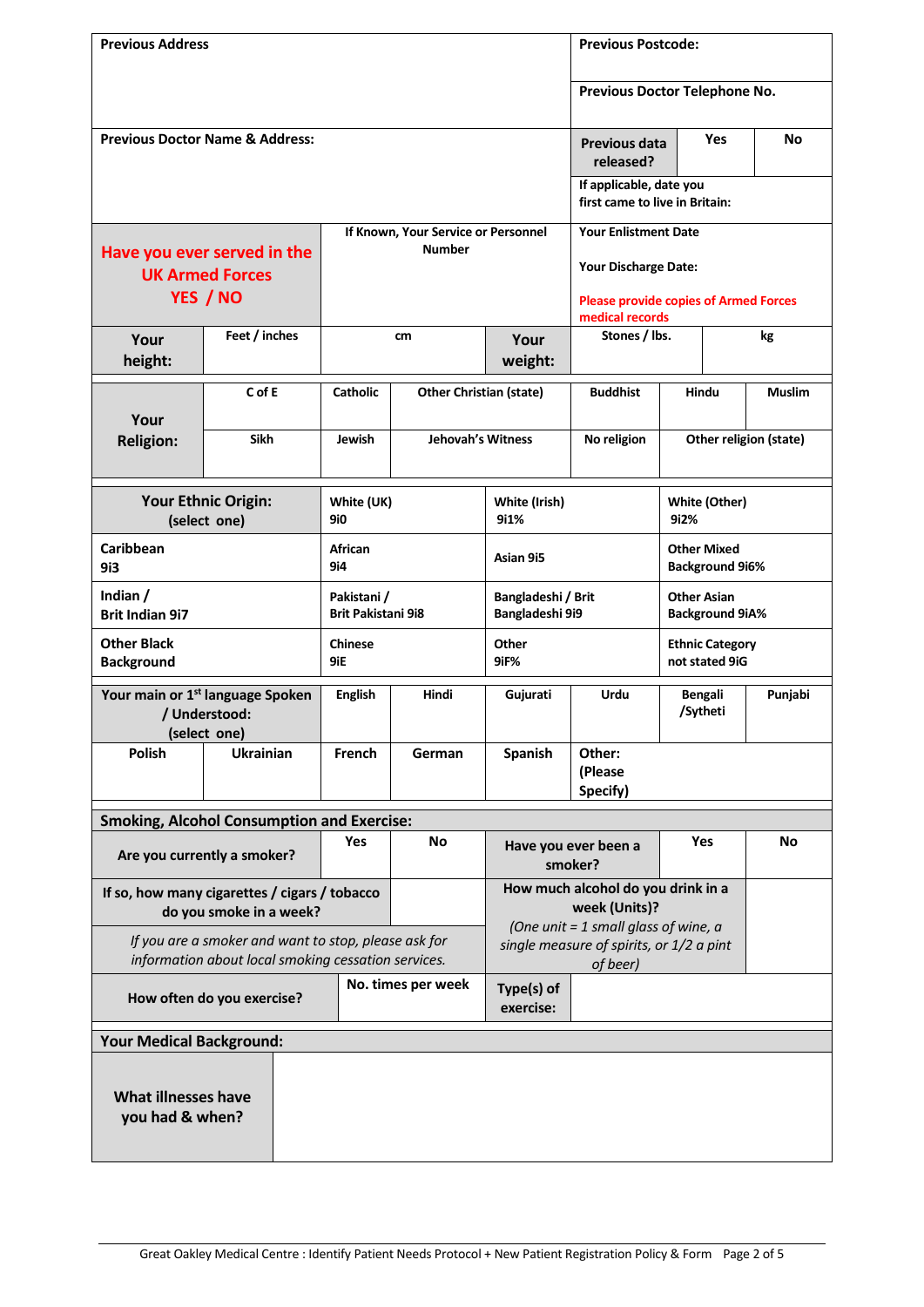| <b>What operations have</b><br>you had and when?                                                                                                                     |                                               |                         |                                   |                                                   |                                                                          |                                             |                                     |               |  |
|----------------------------------------------------------------------------------------------------------------------------------------------------------------------|-----------------------------------------------|-------------------------|-----------------------------------|---------------------------------------------------|--------------------------------------------------------------------------|---------------------------------------------|-------------------------------------|---------------|--|
| Do you have any<br>medical problems at<br>present?                                                                                                                   |                                               |                         |                                   |                                                   |                                                                          |                                             |                                     |               |  |
| Please list any tablets,<br>medicines or other<br>treatments you are<br>currently taking:<br>(incl. dose +<br>frequency)                                             |                                               |                         |                                   | Or attach a copy of your repeat prescription list |                                                                          |                                             |                                     |               |  |
| Are you able to<br>administer your own<br>medicines?                                                                                                                 |                                               |                         | <b>Yes</b>                        |                                                   | No - please detail specific issues (e.g. swallowing, opening containers) |                                             |                                     |               |  |
| Are there any                                                                                                                                                        |                                               | <b>Diabetes</b>         |                                   | <b>Heart Attack</b>                               | Heart attack under age of<br>60                                          |                                             | <b>Bowel Cancer</b>                 |               |  |
|                                                                                                                                                                      | serious diseases that<br>affect your Parents, |                         | <b>Breast Cancer</b>              |                                                   |                                                                          | <b>High Blood Pressure</b><br><b>Asthma</b> |                                     | <b>Stroke</b> |  |
| <b>Brothers or Sisters</b><br>(tick all that apply)                                                                                                                  |                                               | <b>Thyroid Disorder</b> |                                   |                                                   |                                                                          |                                             | Any other important Family Illness? |               |  |
| What<br>immunisations                                                                                                                                                | Diphtheria                                    |                         | <b>Measles</b>                    | <b>German Measles</b>                             |                                                                          | <b>Tetanus</b>                              |                                     | <b>MMR</b>    |  |
| have you had?<br>(please tick all<br>that apply)                                                                                                                     |                                               |                         | <b>Whooping Cough</b>             |                                                   | Pre-school booster<br>Tetanus & Pertussis) -<br>3 doses                  |                                             | Triple vaccine (Diphtheria,         |               |  |
| <b>Accessible Information and Specific Needs:</b><br>Please detail below any specific needs you have so the Practice can ensure they are identified and accommodated |                                               |                         |                                   |                                                   |                                                                          |                                             |                                     |               |  |
|                                                                                                                                                                      |                                               |                         | by taking the appropriate action: |                                                   |                                                                          |                                             |                                     |               |  |
| <b>Please state any Sensory</b><br>Impairment you have<br>(i.e. Speech, Hearing, Sight):                                                                             |                                               |                         |                                   |                                                   |                                                                          |                                             |                                     |               |  |
| Are you an 'Assistance Dog' User?                                                                                                                                    |                                               |                         |                                   |                                                   |                                                                          |                                             |                                     |               |  |
| <b>Please state any Physical disabilities</b><br>you have:                                                                                                           |                                               |                         |                                   |                                                   |                                                                          |                                             |                                     |               |  |
| <b>Please state any Mental disabilities</b><br>you have:                                                                                                             |                                               |                         |                                   |                                                   |                                                                          |                                             |                                     |               |  |
| Please state any requirements you<br>have to be able to access the<br><b>Practice premises</b>                                                                       |                                               |                         |                                   |                                                   |                                                                          |                                             |                                     |               |  |
| Please state any Religious or<br><b>Cultural needs:</b>                                                                                                              |                                               |                         |                                   |                                                   |                                                                          |                                             |                                     |               |  |
| Do you require the help of a<br>Translator / Interpreter?                                                                                                            |                                               |                         |                                   |                                                   |                                                                          |                                             |                                     |               |  |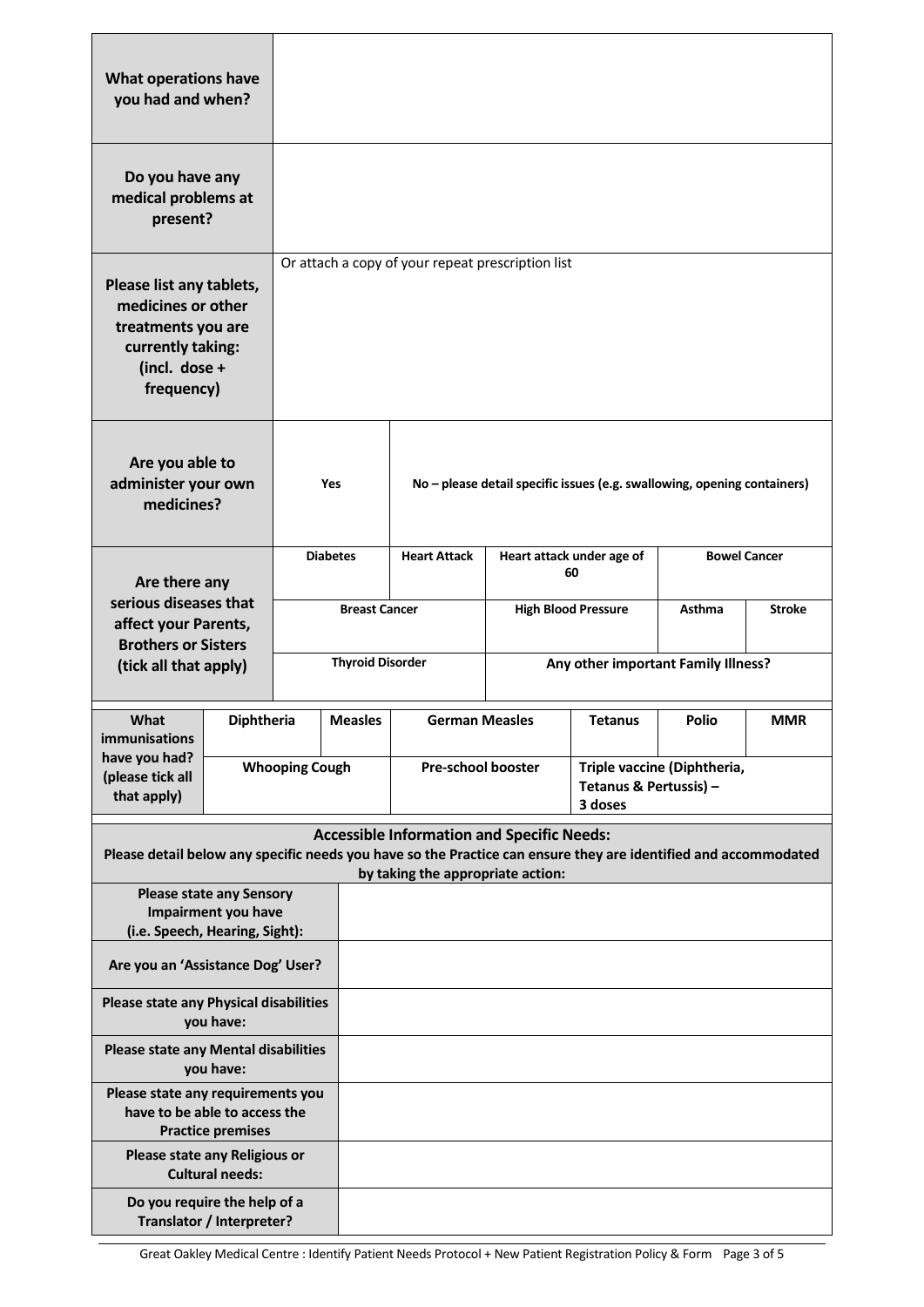| Please state any specific nutritional<br>requirements you have:                                                                                                                                                                                                                                                                                                                                                                                                                                                                                                                                                                                                                                                   |                                    |                                                      |                                                   |                                                                                            |  |            |           |  |
|-------------------------------------------------------------------------------------------------------------------------------------------------------------------------------------------------------------------------------------------------------------------------------------------------------------------------------------------------------------------------------------------------------------------------------------------------------------------------------------------------------------------------------------------------------------------------------------------------------------------------------------------------------------------------------------------------------------------|------------------------------------|------------------------------------------------------|---------------------------------------------------|--------------------------------------------------------------------------------------------|--|------------|-----------|--|
| Please state any allergies and<br>sensitivities you have:                                                                                                                                                                                                                                                                                                                                                                                                                                                                                                                                                                                                                                                         |                                    |                                                      |                                                   |                                                                                            |  |            |           |  |
| Please state any phobias you have:                                                                                                                                                                                                                                                                                                                                                                                                                                                                                                                                                                                                                                                                                |                                    |                                                      |                                                   |                                                                                            |  |            |           |  |
| If you are a Carer, please state the<br>name / address / phone number of<br>the person you care for:                                                                                                                                                                                                                                                                                                                                                                                                                                                                                                                                                                                                              |                                    |                                                      | <b>Person Cared For Contact Details:</b>          |                                                                                            |  |            |           |  |
| If you have a Carer, please state<br>their name / address / phone<br>number and sign here if you wish us<br>to disclose information about your                                                                                                                                                                                                                                                                                                                                                                                                                                                                                                                                                                    |                                    |                                                      | <b>Carer Contact Details:</b><br>Signed:<br>Date: |                                                                                            |  |            |           |  |
| health to your Carer.                                                                                                                                                                                                                                                                                                                                                                                                                                                                                                                                                                                                                                                                                             |                                    |                                                      |                                                   |                                                                                            |  |            |           |  |
| Do you have a "Living Will"<br>(a statement explaining what<br>medical treatment you would not<br>want in the future)?                                                                                                                                                                                                                                                                                                                                                                                                                                                                                                                                                                                            |                                    | Yes / No                                             |                                                   | If "Yes",<br>can you please bring a written copy of it<br>to your New Patient Consultation |  |            |           |  |
| Have you nominated someone to<br>speak on your behalf (e.g. a person<br>who has Power of Attorney)?                                                                                                                                                                                                                                                                                                                                                                                                                                                                                                                                                                                                               |                                    | Yes / No                                             |                                                   | If "Yes", please state their name / address / phone<br>number:                             |  |            |           |  |
| <b>Patients with Cervixes:</b>                                                                                                                                                                                                                                                                                                                                                                                                                                                                                                                                                                                                                                                                                    |                                    |                                                      |                                                   |                                                                                            |  |            |           |  |
| When was your last<br>smear done?                                                                                                                                                                                                                                                                                                                                                                                                                                                                                                                                                                                                                                                                                 | Date                               |                                                      |                                                   | Was this at your<br><b>GP's Surgery?</b>                                                   |  | <b>Yes</b> | NΟ        |  |
| What was the result<br>of the smear?                                                                                                                                                                                                                                                                                                                                                                                                                                                                                                                                                                                                                                                                              |                                    |                                                      |                                                   |                                                                                            |  |            |           |  |
| Date of last mammogram<br>(if applicable):                                                                                                                                                                                                                                                                                                                                                                                                                                                                                                                                                                                                                                                                        |                                    | Date<br><b>Method of</b><br>contraception (if used): |                                                   |                                                                                            |  |            |           |  |
| Do you wish to see a doctor in this practice for contraceptive services                                                                                                                                                                                                                                                                                                                                                                                                                                                                                                                                                                                                                                           | (including the pill, coil or cap)? |                                                      |                                                   |                                                                                            |  | Yes        | <b>NO</b> |  |
| <b>Summary Care Records.</b><br>The NHS is changing the way your health information is stored and managed.<br>The NHS Summary Care record is an electronic record of important information about your health.<br>It will be available to health care staff providing your NHS Care. An information pack has been provided.                                                                                                                                                                                                                                                                                                                                                                                        |                                    |                                                      |                                                   |                                                                                            |  |            |           |  |
| Are you happy to have a<br><b>Summary Care Record?</b>                                                                                                                                                                                                                                                                                                                                                                                                                                                                                                                                                                                                                                                            |                                    | Yes                                                  |                                                   | No<br><b>More Time Required to decide:</b>                                                 |  |            |           |  |
| <b>Patient Participation Group</b><br>The Practice is committed to improving the services we provide to our patients.<br>To do this, it is vital that we hear from people about their experiences, views, and ideas for making services better.<br>By expressing your interest, you will be helping us to plan ways of involving patients that suit you.<br>It will also mean we can keep you informed of opportunities to give your views and up to date with developments within the<br>Practice.<br>If you are interested in getting involved, please tick the box below and we will arrange for the Practice Patient Participation<br>Group Application Form to be given to you at your initial consultation. |                                    |                                                      |                                                   |                                                                                            |  |            |           |  |
| Yes<br>Yes, I am interested in becoming involved in the Practice Patient Participation Group (Please<br>tick the "Yes" Box)                                                                                                                                                                                                                                                                                                                                                                                                                                                                                                                                                                                       |                                    |                                                      |                                                   |                                                                                            |  |            |           |  |